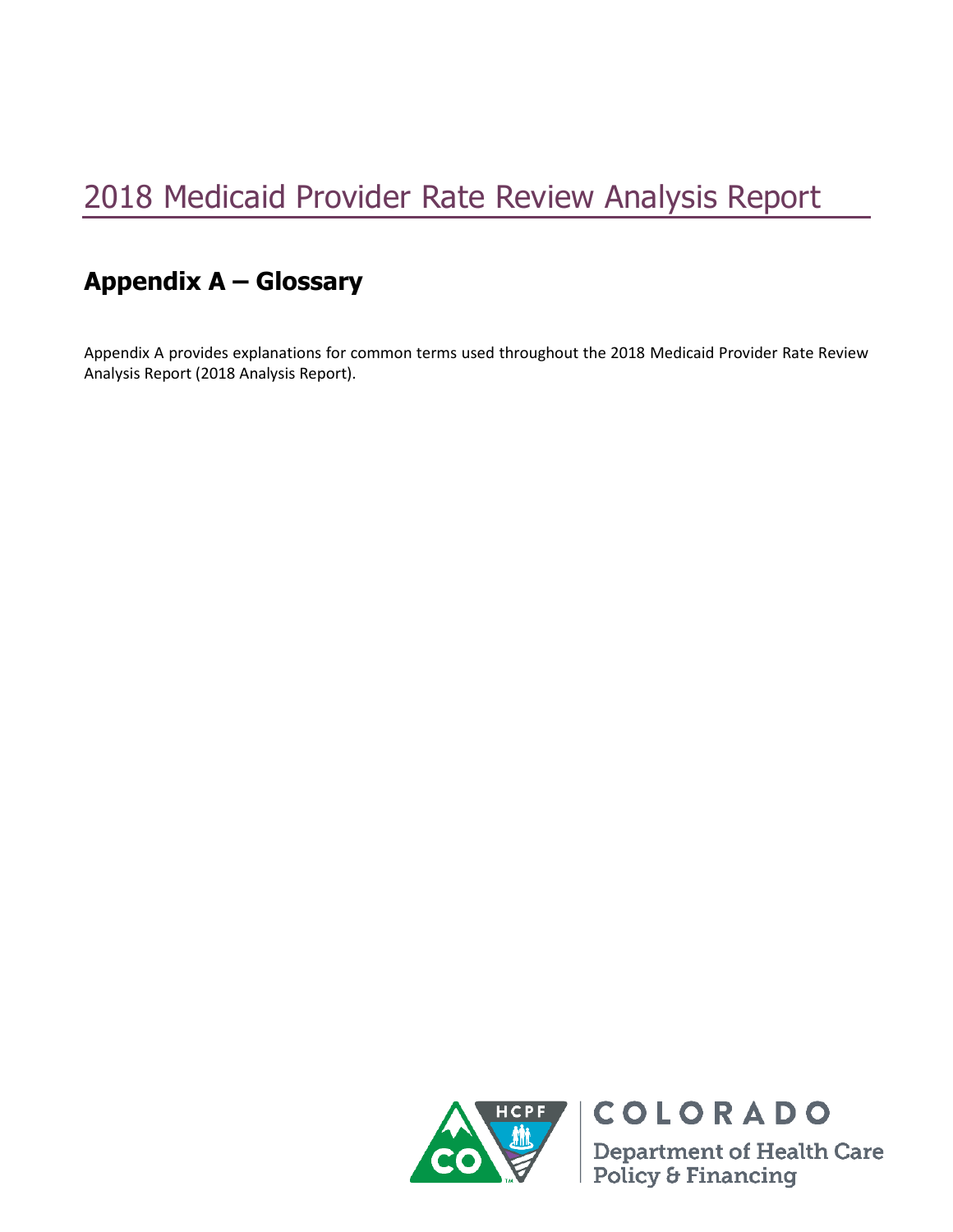- **Active Provider** Any provider who billed Medicaid at least once between January 2015 and December 2016 for one of the procedure codes under review.
- **Active Provider Months -** The average number of months that providers billed Colorado Medicaid over a 24 month time frame.
- **Benchmark Rates -** Rates to which Colorado Medicaid rates are compared.
- **Billing Provider -** Based on the billing provider ID, which is generally associated with the entity enrolled with Medicaid. This can be agencies, large provider groups, or individuals.
- **Client Count -** A distinct count of all clients for which there is a claim for the service from January 2015 through December 2016.
- **Colorado Repriced**  This amount represents the application of current Colorado Medicaid rates (FY 2017-18) to the most recent and complete Colorado utilization data, obtained from CY 2016 claims data.
- **Comparison Repriced**  This amount represents the application of comparators' most recently-available fee schedule rates to the most recent and complete Colorado utilization data, obtained from CY 2016 claims data.
- **Distance Metric -** Measures the percent of Colorado Medicaid clients who traveled within 30 miles to receive services.
- **Health Statistics Region -** The Colorado Department of Public Health and Environment developed 21 Colorado Health Statistics Regions using statistical and demographic criteria. The regions are displayed on p.5. For more information, see Colorado Health Data – [Health Disparities Profiles.](http://www.chd.dphe.state.co.us/HealthDisparitiesProfiles/dispHealthProfiles.aspx)
- **Member-to-Provider (M:P) Ratio -** The number of clients per active rendering provider.
- **Panel Estimate -** The average number of clients seen per rendering provider.
- **Penetration Rate -** The percent of enrolled Colorado Medicaid clients who utilized a service.
- **Place of Service -** Place of Service (POS) codes are two-digit codes placed on professional claims to indicate the setting where a service was provided. POS codes are frequently categorized into non-facility and facility settings. For a list of POS codes, see the [Center for Medicare and Medicaid Service's \(CMS\) Place of Service](https://www.cms.gov/Medicare/Coding/place-of-service-codes/Place_of_Service_Code_Set.html)  [Codes for Professional Claims.](https://www.cms.gov/Medicare/Coding/place-of-service-codes/Place_of_Service_Code_Set.html)
- **Professional Portion of Services -** Services submitted on a CMS-1500 claim form, which is the form used for submitting physician and professional claims for providers. This form is different from the UB-04 form, which is the claim form for institutional facilities such as hospitals or outpatient facilities.
- **Provider Count -** A distinct count of the number of providers who billed for the service. Whether the provider is billing provider or rendering provider is identified in the report.
- **Rate Benchmark Comparison**  This percentage represents how Colorado Medicaid payments compare to other payers. It is calculated by dividing the Colorado Repriced amount by the Comparison Repriced amount.
- **Rate Ratio -** For each service code, and relevant modifier, the rate ratio is the division of the corresponding Colorado rate to the Benchmark Rate. For example, if procedure code 99217 has a Colorado Medicaid rate of \$56.08 and Medicare has a rate of \$73.94 then the resulting rate ratio is \$56.08/\$73.94 = 0.7585, expressed as a percentage as 75.85%.

1 | 2018 Rate Review Analysis Report – Appendix A



COLORADO **Department of Health Care** Policy & Financing